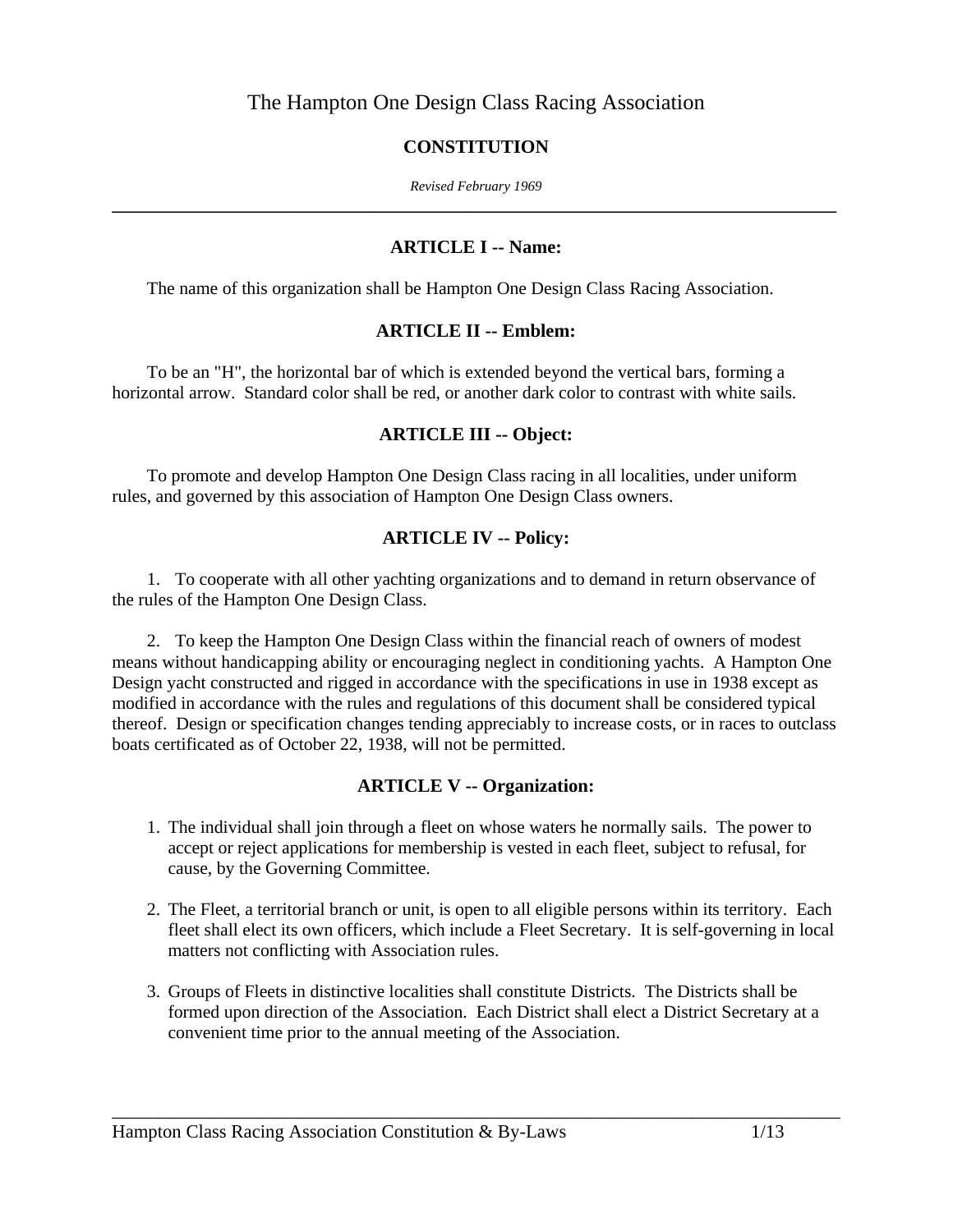4. The powers of the Association shall be vested in and exercised by the National Executive Committee.

#### **ARTICLE VI -- Jurisdiction:**

 The Association shall have jurisdiction over all Hampton One Design activities. The Class rules shall govern all Hampton One Design races regardless of by whom held. The Constitution, By-Laws and Rules shall be binding upon all members and Fleets, and the construction of all Hampton One Design Yachts must conform strictly to the official plans and specifications within the limitations and provisions of the measurement rules.

#### **ARTICLE VII -- Fleet Charter:**

 A Fleet may be granted a charter upon application to the Governing Committee, by the owners, or prospective owners, of three or more Hampton One Design yachts not racing within the locality of an organized fleet. The annual renewal of the charter shall be provided for by the By-Laws. Charters shall be granted by the Governing Committee. Charters may be suspended by the National Executive Committee, but revoked only at an annual meeting for failure to maintain in good standing a minimum membership and quota of yachts as above required, or by other adequate causes.

#### **ARTICLE VIII -- Dues:**

 Association dues shall be fixed by the NEC; fleet dues, if any, shall be fixed by the Fleet. Both classes of dues shall be paid before a member can be held in good standing in either organization.

#### **ARTICLE IX -- Membership:**

- 1. An Active Member: An active member shall be an owner, a part owner, a designated syndicate representative, or a bona fide charterer of a Hampton One Design yacht, and shall be a corinthian yachtsman. There shall be no barriers to active office, to vote, to race a Hampton One Design yacht in all races, except as modified in the rule governing the National Series.
- 2. An Associate Member: An associate member shall be a corinthian yachtsman who has neither ownership nor charter interest in a Hampton One Design yacht. Associate members shall not vote, nor hold office, but the racing privileges and other provisions for active or isolated membership shall apply.
- 3. Membership Retention: Membership in active class cease when a member sells his Hampton One Design Yacht or when his Hampton One Design Yacht does not come up to specifications. He shall be put in Associate Membership class until September 30th of the calendar year. His active Membership may be re-established at any time during this period when he becomes the owner of a Hampton One Design Yacht which passes all requirements of the Constitution, By-Laws and Specifications.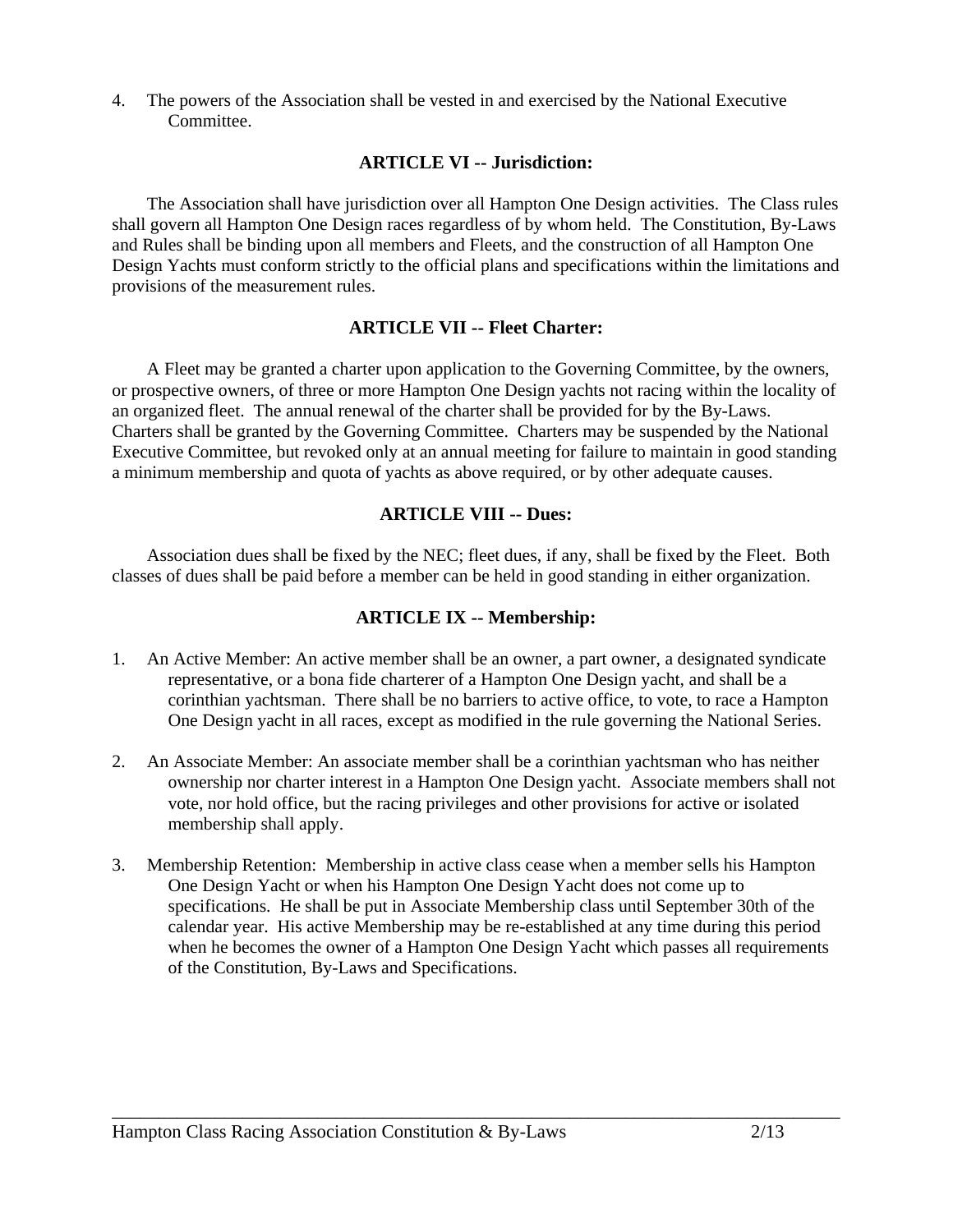# **ARTICLE X -- The Executive Officers:**

The National Executive Committee, and Their Duties

- 1. Commodore: The Commodore is the chief executive officer of the Association. He shall preside at meetings and serve as chairman of the National Executive committee and of the Governing Committee. He shall rule on procedure, jurisdiction, summarize decisions, appoint special committees, and authorize the payment of all bills.
- 2. Vice Commodore: The Vice Commodore shall officiate in the absence of the Commodore.
- 3. Rear Commodore: The Rear Commodore shall officiate in the absence of the Commodore and the Vice Commodore.
- 4. National Secretary: The National Secretary (if applicable) shall record the minutes of the meetings of the Association and the National Executive Committee. He shall be responsible for the system of forms, keeping the rolls, the roster of names and numbers of yachts of the class, keeping all the records and perform other duties pertaining to the office of Secretary.
- 5. Treasurer: The Treasurer shall keep the financial books and securities of the Association.
- 6. District Secretaries: A District Secretary shall be elected at the annual meeting of the Association from each established district by a majority of the votes of the fleets of the district. He shall represent the Association in his district as directed by the officers and authoritative committees, and shall represent his district on the National Executive Committee.
- 7. National Executive Committee (NEC): The National Executive Committee consist of the above officers. The Committee shall be empowered to function by mail. It shall interpret the Constitution and By-Laws, and make amendments which do not conflict therewith. It shall be the last court or appeals in disputes over constitutional rights, and have the power to enforce its decision by suspension of a member. A majority vote shall decide all questions, if not otherwise stipulated. Rulings of the Committee shall be binding and final.
- 8. Budget Committee: The Budget Committee shall consist of the Commodore who shall be chairman, the National Secretary, and the Treasurer. This committee shall prepare the association budget, and following its approval by the National Executive Committee, shall publish the budget for the ensuing year.
- 9. Governing Committee: The Governing Committee shall consist of the Commodore, who shall be chairman, and two or more National Executive Committee members from his vicinity. The committee shall be authorized to render decisions on appeals, to sanction or ban races, procedure, and committees, to grant charters, to fill vacancies in office, subject to ratification by the National Executive Committee if the vacancy to be filled is within that committee, to impeach association officers, subject to ratification by three-quarters of the vote of the National Executive Committee when an officer of that committee is involved, to suspend members guilty of gross violation of rules or of unsportsmanlike conduct for a period not exceeding the committees' term of office, to approve the purchase and sale of securities, and to approve depositories.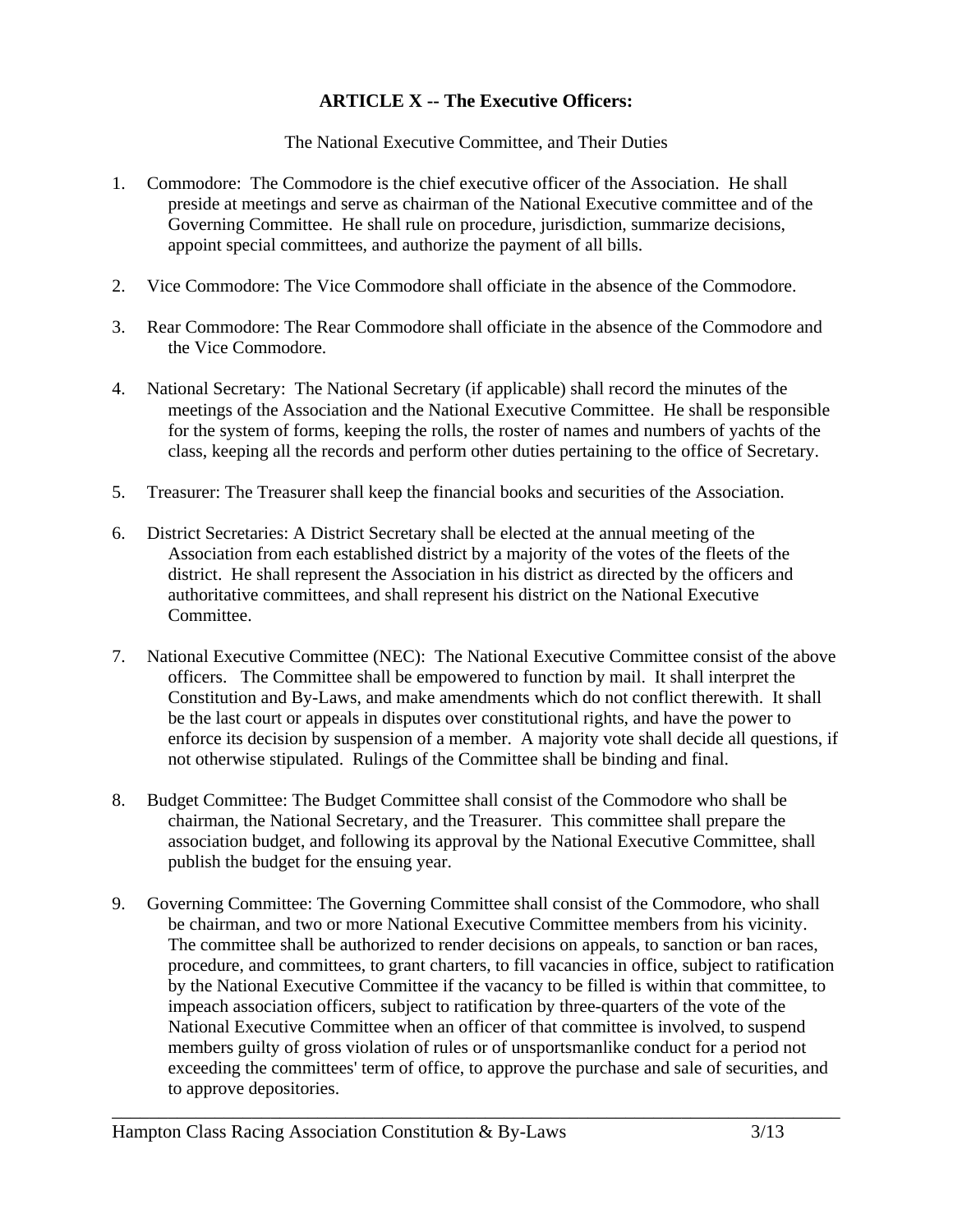- 10. In addition to the responsibilities listed in paragraph 1 through 5 above all the National officers will keep contact and encourage the members in his immediate area. The National Commodore is to act as coordinator and director for all class activity keeping contact with the subordinate officers to insure the performance of their responsibilities. The Vice Commodore will act as special committee head; keep a record of boats available for sale; direct class activity and participation (boat shows, special regattas, Sea Chest). The Rear Commodore will act as special committee head, organize and direct all class publicity establishing contact with the various popular publications and keeping a flow of class news to them. The Secretary-Treasurer will act as special Committee head, keep record of class finances, boats and handle general correspondence.
- 11. The NEC shall meet during July each year to determine items of new business to be proposed at the annual meeting.

#### **ARTICLE XI -- Appointed Officers and Committees:**

 The National Executive Committee shall hold an organization meeting following the National Series, and at that time shall appoint from any class of membership a Technical Advisory Committee, a measurement committee, of which the chairman shall be chief measurer of the Association and on which no Hampton One Design builder or sailmaker shall serve. A Rules Committee consisting of five members shall be appointed and any boats under question may be referred to this committee which shall inspect or if necessary have such boats remeasured to see that they meet the requirements of the Association. The decision of this committee may be referred to the National Executive Committee. Such officers and committees shall be appointed as may be considered necessary, and shall determine their respective duties.

# **ARTICLE XII -- National Race Committee:**

 The National Race Committee shall consist of all members of the National Executive Committee present for the National Series. The National Race Committee shall conduct the National Series and generally supervise all other officials and committees connected therewith. It shall appoint, from its own members who are eligible to serve by reason of not being contestants, the race committee that shall conduct each race. Other members of the Association may be added to make an odd number of at least five members. The race committee shall be ratified by the annual meeting, and it shall serve until twenty-four hours after the completion of the first race or sail-off of the National Series. During this period it shall supersede the National Executive Committee, which remains inactive in respect to the Series, having direct and appellate jurisdiction shall be final, if rendered in accordance with the provisions of this article, over matters directly connected with the current Series, but its powers shall not extend to other matters, nor shall it revoke National Executive Committee rulings. The National Series Committee shall appoint a protest committee from its own membership, if possible. It shall hold hearings on all protests, and witnesses may be heard collectively or separately. Decisions shall be rendered within twenty-four hours of the completion of the race involved, or as described in the race circular. It shall, however, have the power to re-open a hearing because of new evidence at any time during its term of office. All business must be disposed of before the committee is disbanded. The ranking officer member of each committee appointed by the National Series Committee shall be its chairman. A majority of the committee membership shall constitute a quorum, and a majority decision shall decide all questions. The decisions of the committee shall be final if rendered in accordance with the provisions of this article and they cannot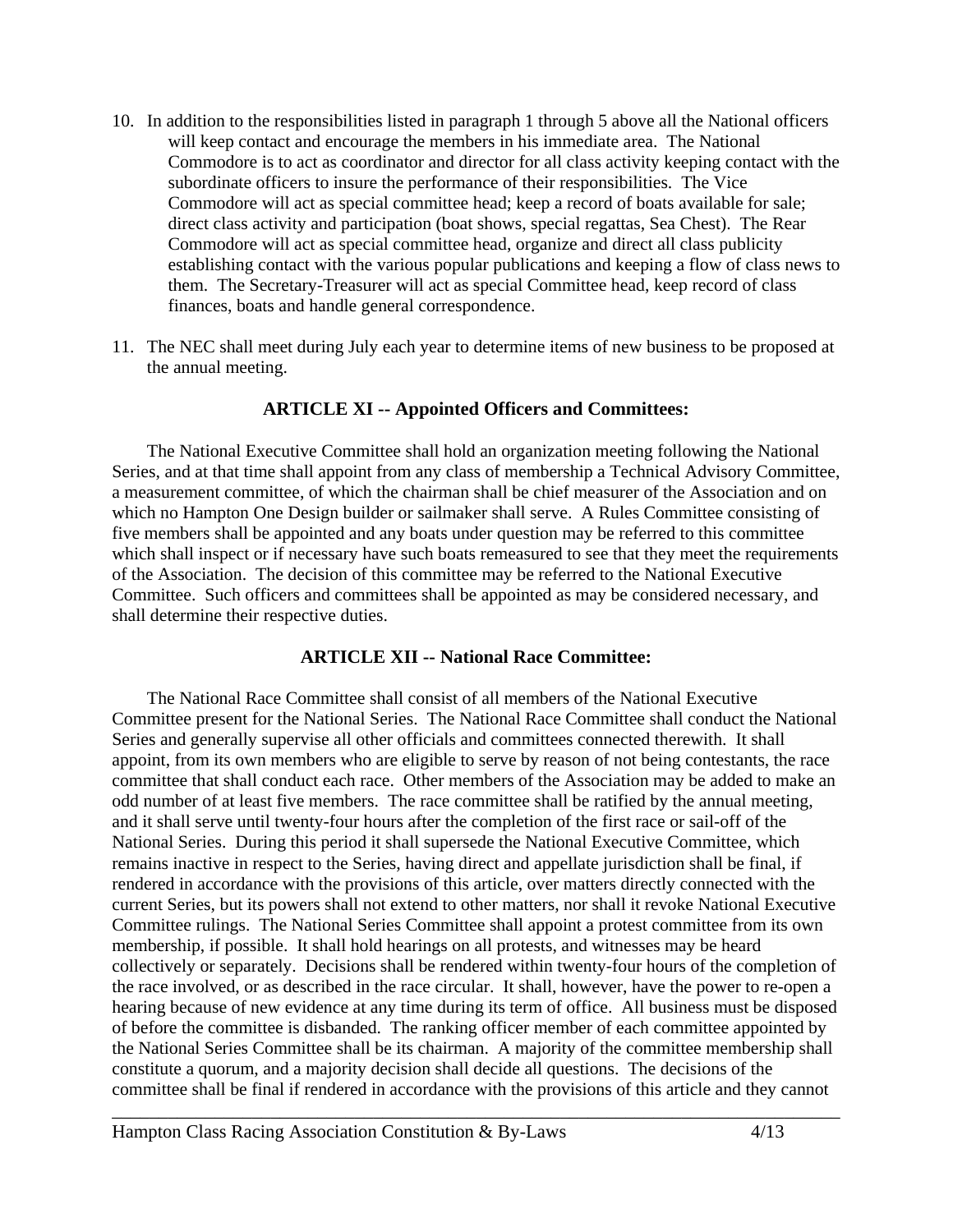be appealed to any other body whatsoever.

# **ARTICLE XIII -- Meetings:**

- 1. The annual meeting shall be held during the period of and in the vicinity of the National Series, if possible. Special meetings may be called upon order of the National Executive Committee, or upon demand in writing by twenty-five per cent of the active members. The exact time and place of all meetings shall be fixed by the National Executive Committee.
- 2. Notice of meetings must be sent by the National Secretary to each active member. If the meeting is a special meeting, the purpose thereof must be stated in sufficient detail to permit voting by mail, and no other business can be transacted.

# **ARTICLE XIV - Deleted**

# **ARTICLE XV -- Quorum and Roll Call:**

- 1. One-half (50%) of the active members in good standing constitute a quorum at meetings.
- 2. If a quorum exists at roll call it exists throughout the session.

# **ARTICLE XVI -- Voting:**

- 1. Each active member shall be entitled to cast one vote. Membership books close July 1st, or as ordered by National Executive Committee.
- 2. At special meetings each member will be allocated one vote.
- 3. Members may be heard, but only active members shall vote on motions, and must vote unless excused by the Chair. A majority of the votes present shall decide all questions not otherwise stipulated and the Chair shall cast the one deciding vote in case of a tie. He may fix time limits on speakers and motions.
- 4. At National Meetings, no decisions will be made on new business proposals. Discussions are encouraged, but approval or disapproval of the proposal will be deferred to a subsequent active membership meeting or vote by mail.

# **ARTICLE XVII -- Election of Officers:**

- 1. Each officer (No. 1 to No. 5, Article X) shall be voted upon separately and the candidate receiving the most votes in each case shall be elected.
- 2. Nomination may be made by an active member from the floor or by mail and must be seconded. Nominations cannot officially close until the results of the election on the preceding office voted upon have been made known.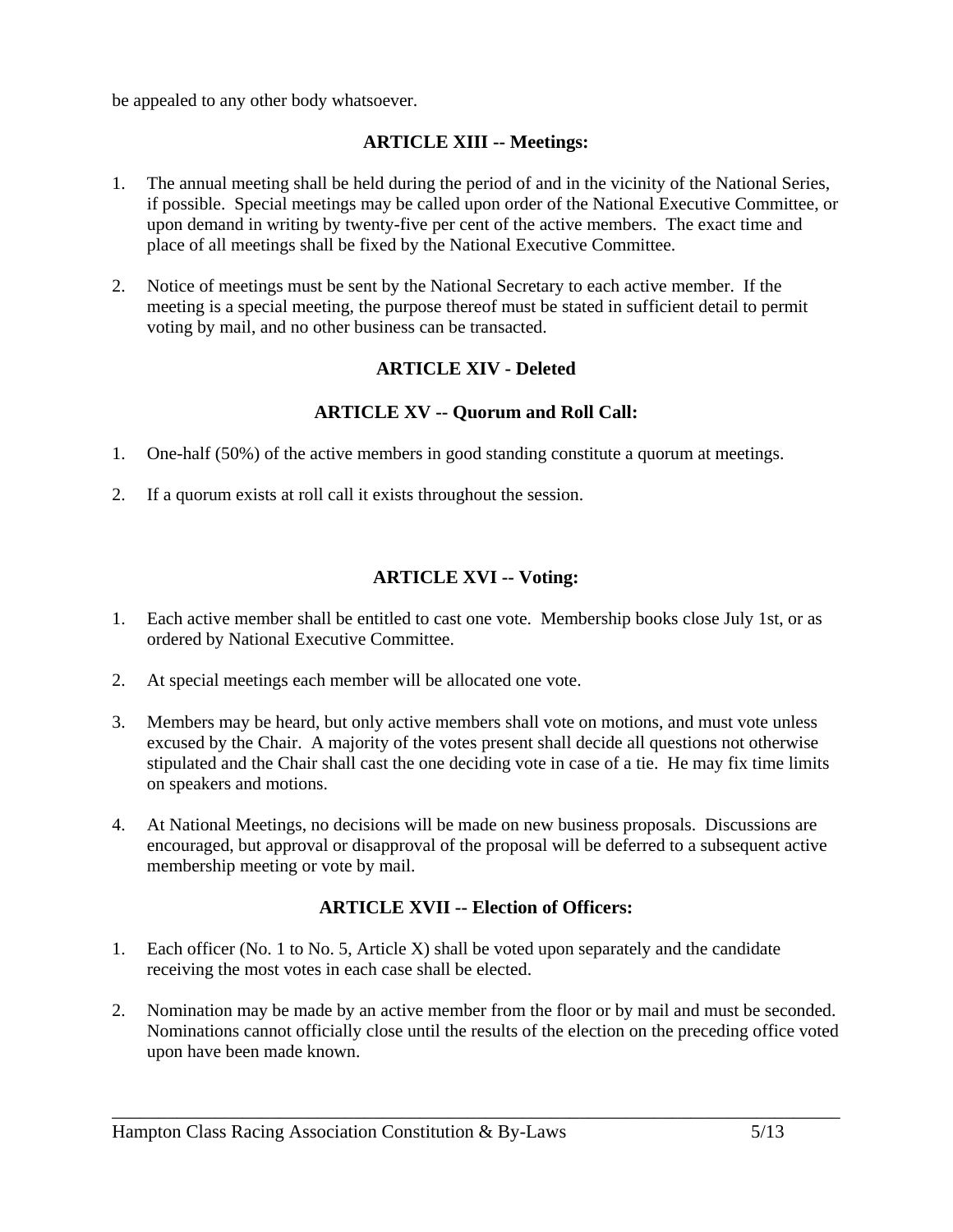3. All officers at the annual meeting shall serve for one year beginning October 1st and ending September 30th. A suitable award such as a plaque may be given to the retiring National Commodore and Vice Commodore at their termination of office each year.

# **ARTICLE XVIII -- Impeachments:**

1. A member may be expelled only by a three-fourths vote at an annual meeting.

# **ARTICLE XIX -- Amendments:**

- 1. The Constitution, By-Laws, National Series Rule can never be suspended but may be amended at any meeting by two-thirds of the votes present. The plans and specifications may be amended at any meeting by four-fifths of the votes present, but any such amendments must conform to Section 2 thereof.
- 2. The basic principles of Articles III, IV, V, and VI cannot be changed, nor can an amendment be passed which will render then existing rules of this Association and whose status cannot be changed to conform to the proposed amendments: nor shall retroactive legislation be passed affecting active members.
- 3. At the annual meeting previous notice of proposed amendments is not required, but at special meetings it must have been included in notice thereof.
- 4. The Governing Committee shall have the power to simplify, clarify or correct the wording of any article without changing its intent or purpose.

# **ARTICLE XX -- Order of Business:**

- 1. At annual meetings:
	- (1) Call to order
	- (2) Determine quorum
	- (3) Minutes of last meeting
	- (4) Reports of officers
	- (5) National Race Committee Ratification
	- (6) Suspensions
	- (7) Ratification of National Executive Committee
	- (8) Unfinished business
	- (9) Instructions for the Measurement Committee
	- (10) New business
	- (11) Election of officers for following year
	- (12) Adjournment
- 2. At Special Meetings:
	- (1) Determine quorum
	- (2) Special Business
	- (3) Adjournment

\*\*The newly elected National Executive Committee shall hold its organization meeting following the National Series.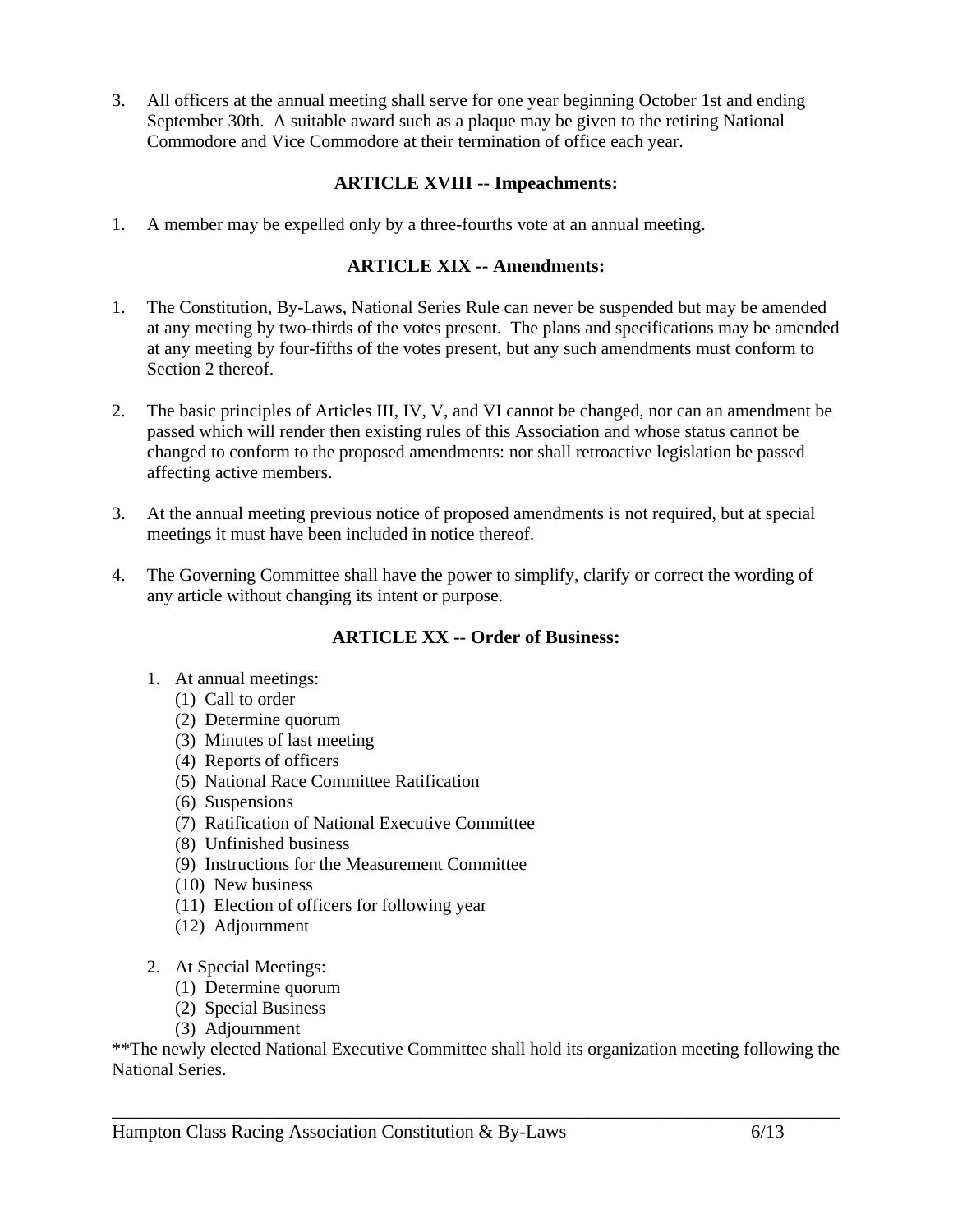# **-- BY LAWS --**

Revised February 1969

#### **ARTICLE I - Fleet Business and Meetings:**

- 1. Business between Association and the fleets is, in general, transacted by a system of approved forms filed by the fleet secretaries with the National Secretary of the Association. New Business to be proposed at the Association Annual Meeting should be submitted in writing to the National Secretary at least 30 days prior to the meeting.
- 2. The annual meetings of fleets shall be in April of each year, and results of elections of fleet officers shall be filed with the Association Secretary.
- 3. Each fleet shall provide officers as required, but the following is recommended: Refer to Article X, Sections 1-5 of the Constitution. The Commodore will act as stated. The Vice Commodore will act as stated, forwarding his information directly to the National Vice Commodore. In addition he will act as fleet measurer and spot check fleet boats at least twice a season, and submit for decision any questionable boats or equipment. The Rear Commodore will act as stated, and forward all fleet information direct to the National Rear Commodore. In addition he will be responsible for local publicity. The Secretary-Treasurer will act as stated.

# **ARTICLE II -- Dues:**

1. As determined by NEC.

# **ARTICLE III - Deleted**

# **ARTICLE IV -- Report and Returns (Penalties where applicable):**

 1. To the Annual and any interim Report filed, must be attached all registration forms and Association dues collected by the fleet since the time of filing the previous report. If the annual report of the fleet, or annual dues and registration of members, has not been received by the Association on or before July 1st, they become automatically suspended. In the case of new fleets the same provision applies upon demand.

 2. Suspended fleets, members and ineligible yachts may be posted by publication, and must be barred from all Hampton One Design races. They cannot be reinstated until all requirements of the Association have been fulfilled.

# **ARTICLE V -- Eligible Yachts:**

 1. A yacht is eligible and considered in the Hampton One Design Class only if it conforms to measurements rule, has been properly registered, and is owned by a qualified active member recorded at the time as in good standing with the Association.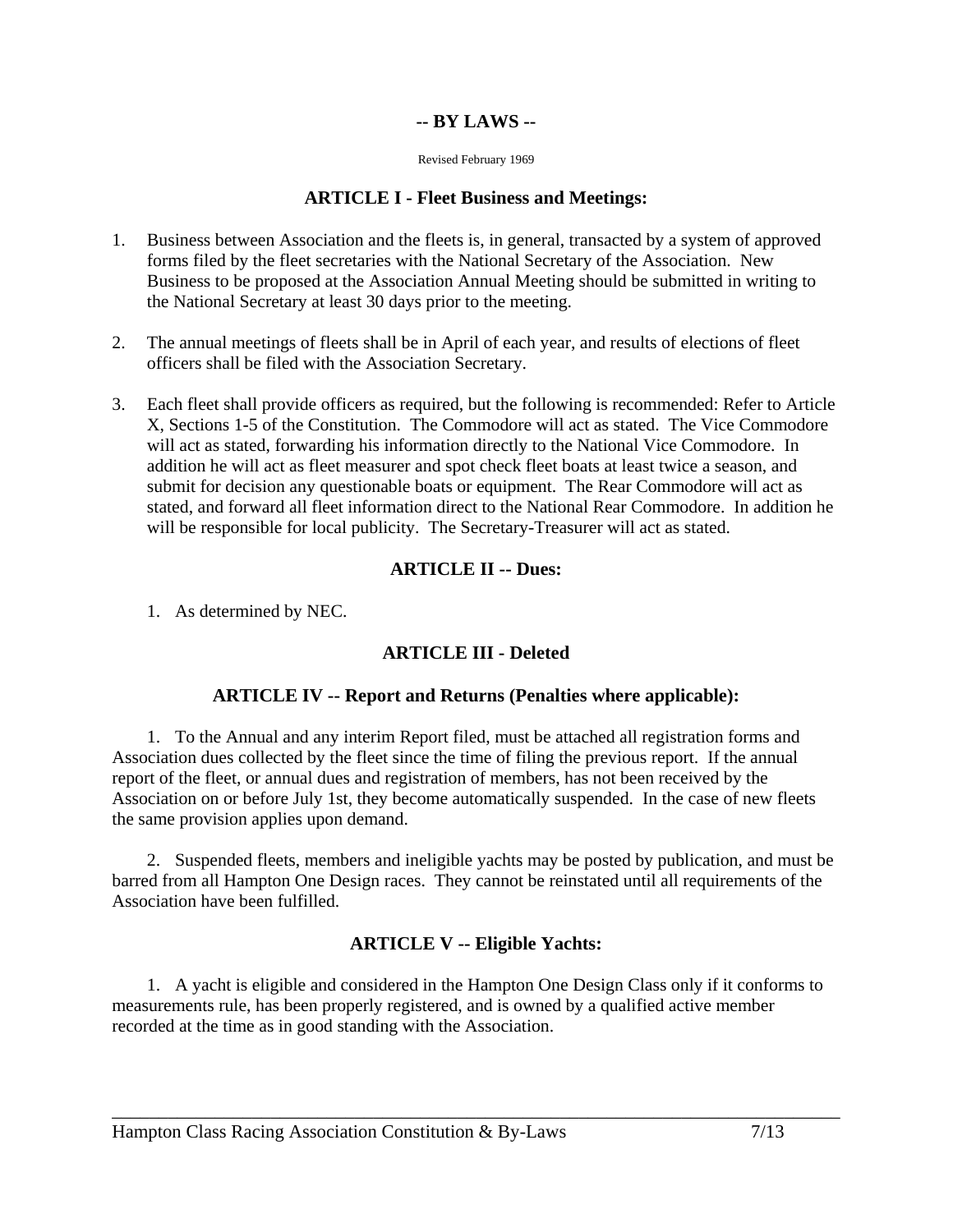#### **ARTICLE VI -- Yacht's Number and Name:**

 1. The official number, allotted to new yachts on application to National Secretary, shall be permanent and affixed to each mainsail and the centerboard trunk. Name is optional but it must be recorded and approved. (For compliance with U. S. Coast Guard, the number should also be placed on the upper starboard corner of the transom.)

 2. If alterations are made and affect more than one-half of the hull, or sufficiently extensive to so warrant, in the opinion of the measurement commit-tee, a new number shall be awarded and boat be considered new as of such date.

#### **ARTICLE VII -- Measurements and Certificates:**

 1. No yacht shall be eligible to enter any race for the Hampton One Design until a measurement certificate has been granted for such yacht.

 2. Measurers will be approved by the Commodore and Chairman of the measurement committee jointly. Their authority is restricted to actual measuring and filing a report of same. They are entitled to a fee approved by the National Executive Committee. No certified measurer shall measure his own boat except under supervision of a disinterested person appointed by the measurement committee.

 3. The Association certificate shall be binding upon all organizations conducting races for the Hampton One Design Class. A yacht holding such certificate shall not be subject to measurement or protest on measurements unless reasonable grounds can be shown to suspect subsequent alterations. A yacht is always subject to remeasurement by order of the rules committee or the measurement committee. The owner of a yacht that has no certificate shall pay the measurer's fee whether approved or not.

 4. Protest of measurements of a certified Hampton One Design yacht must include \$10.00 deposit, only in the actual remeasurement of hull or protested yacht, returnable only if sustained, except, as to matters covered by Paragraph 5 hereof.

# PART II

 The Rules, Regulations, Restrictions, and Provisions which are included here shall apply to all contests, exclusive of the National Series, in which Hampton One Design yachts participate. If any incident or conditions should arise in the course of the National Series, then these provisions of Part II (and of Part I, if applicable) of the By-Laws shall be made to apply thereto.

# **ARTICLE I - Deleted**

# **ARTICLE II -- Racing Rules:**

\_\_\_\_\_\_\_\_\_\_\_\_\_\_\_\_\_\_\_\_\_\_\_\_\_\_\_\_\_\_\_\_\_\_\_\_\_\_\_\_\_\_\_\_\_\_\_\_\_\_\_\_\_\_\_\_\_\_\_\_\_\_\_\_\_\_\_\_\_\_\_\_\_\_\_\_\_\_

1. The official code of Racing Rules which shall govern all Hampton One Design Class races unless otherwise specified in circulars of invitation races shall be that of U.S. Sailing Association's IYRR.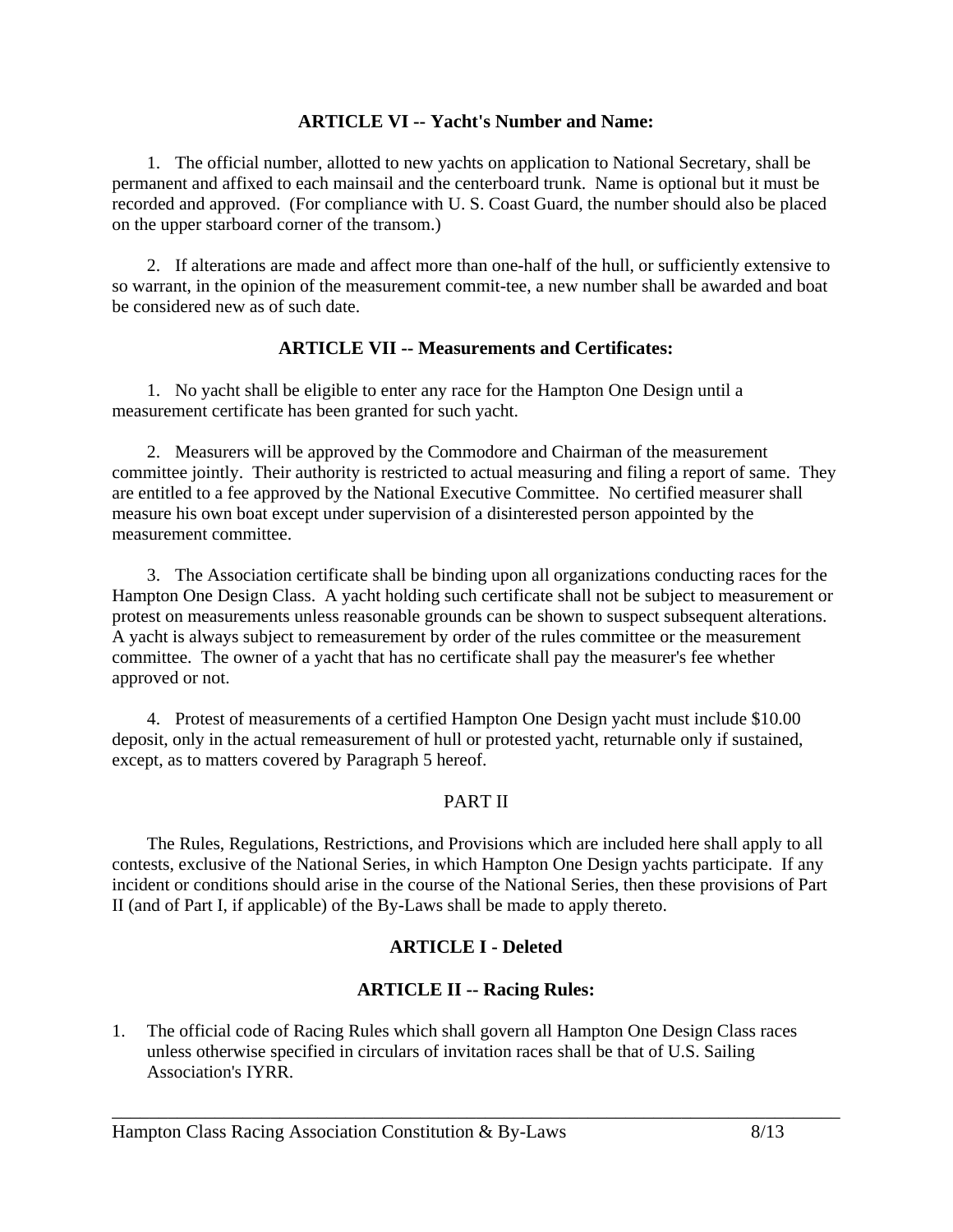2. In Chesapeake Bay Yacht Racing Association Sanctioned Regattas, U.S. Sailing Association's IYRR as modified by CBYRA will apply -- particularly as regards scoring of protests.

# **ARTICLE III -- Racing Restrictions:**

Revised August 1990

- 1. The correct boat number in specified size must be displayed on both sides of the mainsail.
- 2. The maximum number of persons allowed in one boat in any race shall be four (4). At least two (2) persons must be aboard each boat in each race.
- 3. Professionals used as crews are optional under fleet rules, but they shall not touch the helm in a race. They are barred in all sanctioned championships, interfleet and eliminating events.
- 4. No dead weight can be carried as stationary or shifting ballast.
- 5. The jib may be winged by means of a whiskerpole the inboard end of which, when in use, shall rest against or be secured to the mast. No sails other than the approved jib and mainsail can be used and only one of each on its proper hoist can be above deck at the same time.
- 6. A yacht must carry ground tackle of not less than 15 pound anchor or equivalent in manufacturer's rating and 50 ft. of 5/16 inch manila anchor line, or 1/4 inch minimum diameter synthetic anchor line or better, and an oar (paddle). Wearable life jackets are required.
- 7. Sculling with rudder is prohibited. Sweeping the boat's head around to change course or fill away in one given direction is not considered sculling. No stopping of headway by any means except sail and rudder or anchoring, shall be allowed.
- 8. Any yacht that capsizes or swamps shall be credited with a D.N.F. for that race. Capsize shall be defined as mast head hitting the water.
- 9. One yacht only registered under the same owner can enter a race. The score made by different yachts having the same owner cannot be combined in the same series.
- 10. It is the policy of the Association that prizes and points be awarded to the eligible entrants, also that trophies of perpetual character be inscribed with names of yachts and entrant (or entrants).

11. The 1989-92 International Yacht Racing Rules #54, Propulsion, is modified so as to restrict #54.3 (b) by adding "The whole main may be pumped, but only once to assist getting the boat to start to plane."

> ARTICLE IV - Deleted ARTICLE V - Deleted ARTICLE VI - Deleted ARTICLE VII - Deleted ARTICLE VIII - Deleted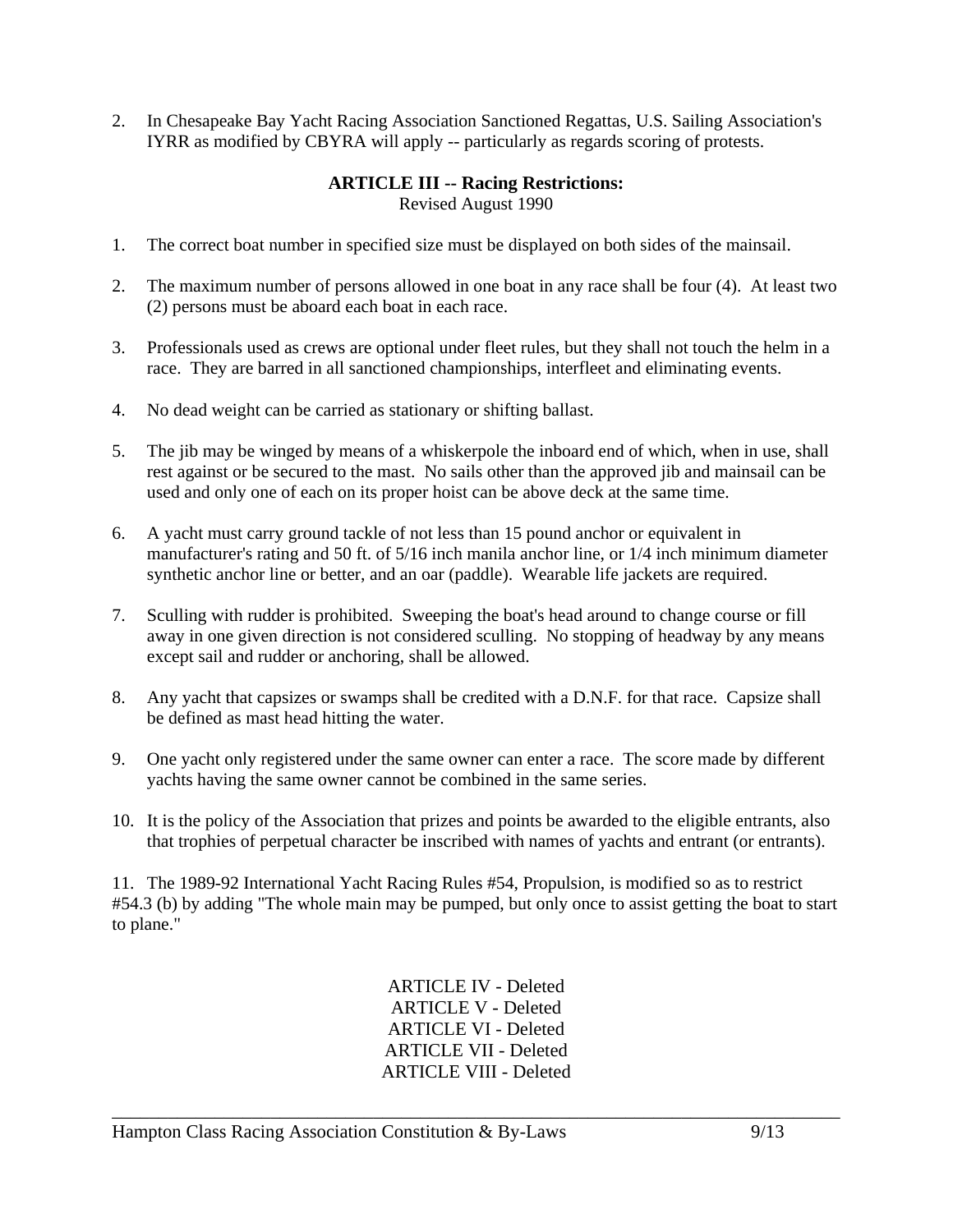#### **ARTICLE IX -- Novice:**

 It shall be at the option of the host yacht club or the NEC, as applicable, as to whether a novice trophy is to be awarded, but it is recommended that as much recognition be given this category of skippers that is possible. Winning of any special novice events removes the novice from said classification. Winning of a novice trophy in any event; however will not remove a skipper from the classification of novice. A novice is a person who has never won a trophy at a CBYRA sanctioned regatta racing in the Hampton One Design Class.

#### **ARTICLE X -- Obligations:**

 The Association shall not be liable for any debts contracted by its fleet or officers other than expenditure authorized by the budget or upon written order of the Commodore and National Secretary.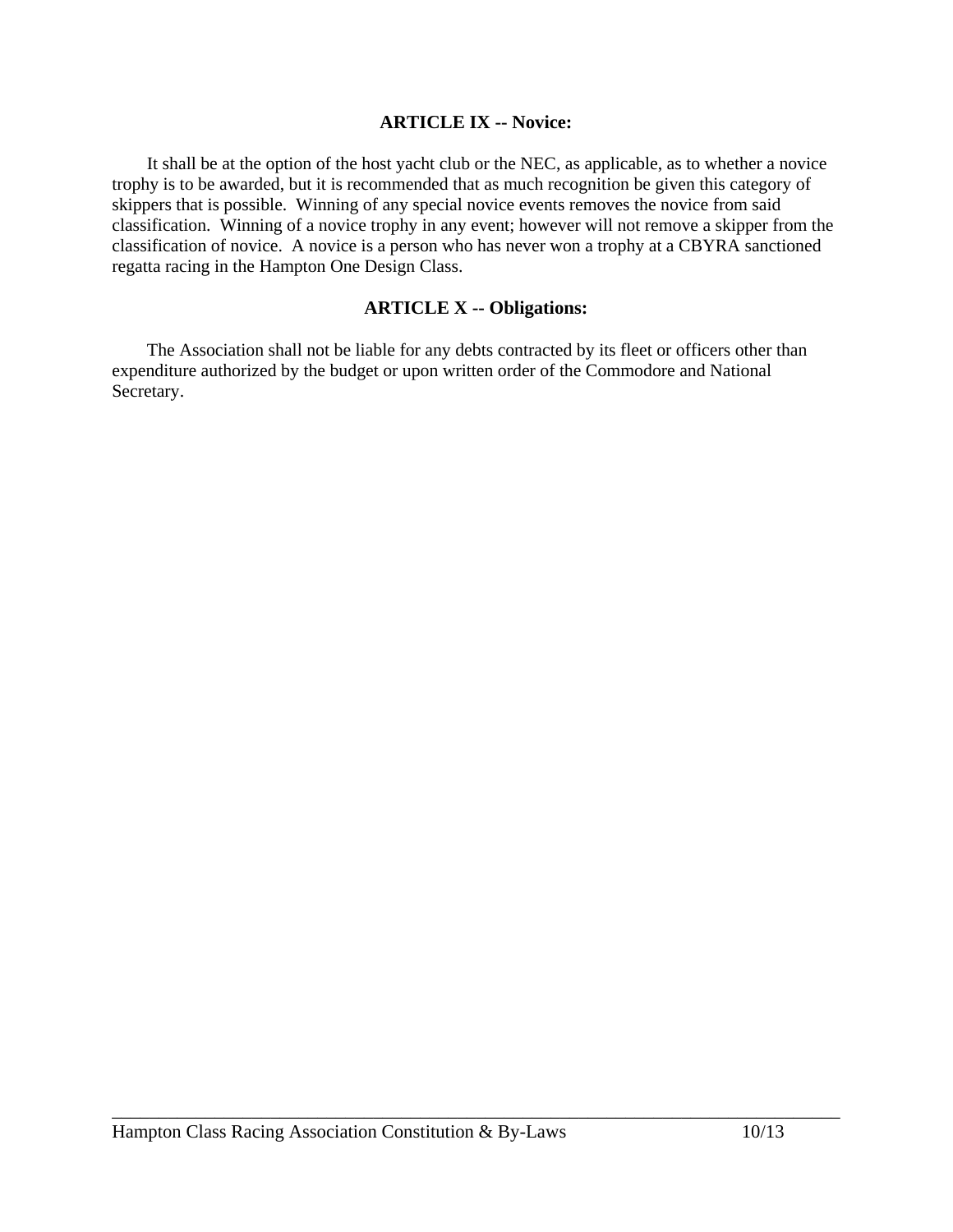#### **RULES GOVERNING THE NATIONAL SERIES AND OTHER SANCTIONED EVENTS AS APPLICABLE**

Revised February, 1969

#### **ARTICLE I -- Purpose:**

 To determine annually the championship of the entire Hampton One Design Class by bringing together, insofar as possible, the entire class.

#### **ARTICLE II -- Perpetual Trophies:**

- 1. The name of the perpetual trophy shall be "National Hampton One Design Class Championship Trophy." The perpetual trophy shall be held by the HYC, subject to Governing Committee approval and order. Right, title, and interest in and to the trophy shall, always be in the name of the Hampton Yacht Club, Inc., the donors, who may impose any conditions necessary to safeguard the same.
- 2. The J. W. Hurst perpetual trophy shall be awarded to the highest placing novice skipper in the Hampton Nationals. This award is given in honor of J. "Willy" Hurst for his contributions in promoting the Hampton Class.
- 3. The Hampton One Design Racing Association T. Lane Stokes Cup shall be awarded to the skipper who:
	- is a Hampton One Design Owner,
	- has met the current Chesapeake Bay Yacht Racing Association's high point criteria and is thus scored for the CBYRA high point trophy,
	- did not place in the top 40% in either of the last two Nationals, and
	- is not, nor has been, a Hampton One Design National Champion.

\*Thus, the skipper who meets the criteria and is scored the highest on the current CBYRA high point score is the winner of the T. Lane Stokes Cup.

#### **ARTICLE III - Entries:**

1. Open to entire class subject to limitations established by the NEC. Past National Champions may always enter without qualification.

> ARTICLE IV - Deleted ARTICLE V - Deleted ARTICLE VI - Deleted

# **ARTICLE VII -- General Procedure:**

1. All instructions and regulations not fully described in National Series rules shall be published in Race Circular.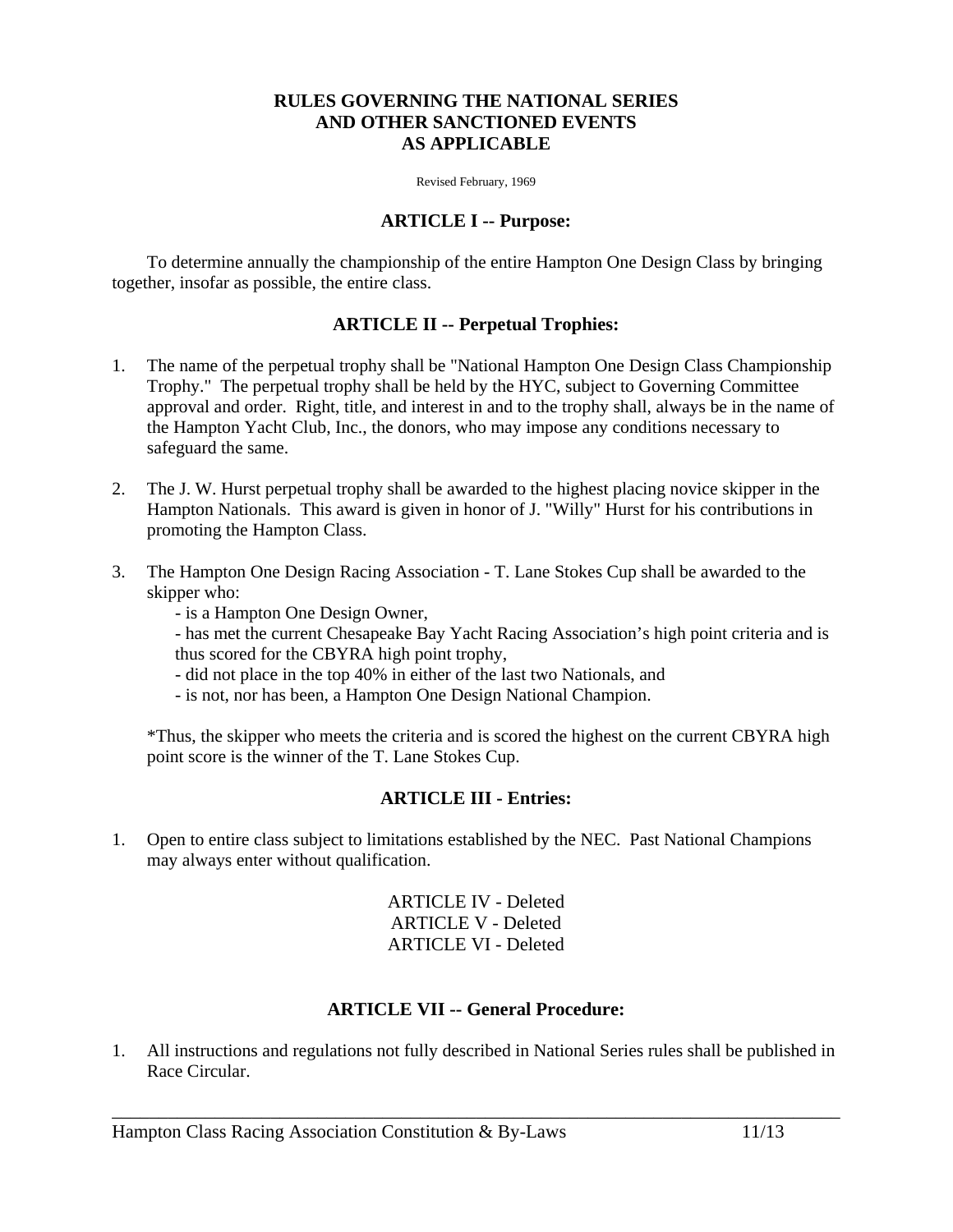- 2. The National Race Committee shall be the Regatta Committee and conduct all races.
- 3. The National Race Committee shall be available for hearings at and directly following hours stated in Article X.
- 4. Course and mark officials shall be appointed and instructed by the National Race Committee.
- 5. Fouls or violations reported by or to any official before 8:30 p.m. must be investigated and an open hearing shall be conducted if necessary.
- 6. Postponements, for an accident reported before preparatory signal, of reasonable time (intervals of fifteen minutes) shall be given, but if repairs or allowable substitutions cannot be made within one hour, or if entry cannot mathematically win the series, or if postponements would result in extending series more than one hour beyond schedule, then no postponement can be granted unless by unanimous consent of all entries.
- 7. The Governing Committee before, and the National Race Committee during, the series has the power to modify or change such details connected with the Series Rules as may be necessary to conform to local conditions, but cannot alter their basic principle. Notice of such changes must be contained in the Race Circular or be issued by bulletin or written notice before any race to which they shall apply.
- 8. Contestants and officials must remain at or within call of headquarters until two hours after last race or sail-off and be available to attend hearings or enter sail-offs until that time when all decisions shall be rendered and the results of the series shall become official. Results shall not be subject to subsequent change for any reason whatsoever.

# **ARTICLE VIII -- Conditions Governing Race:**

- 1. Six races shall be scheduled for the National Series. The winner of a Championship shall be the crew which scores the least points under the Low Point scoring system (RRS Appendix A) in its best five races, if all six races are held. If five races are held, then all five shall count. If four races are held, then all four shall count. The Championship shall not be awarded if less than four races are sailed.
- 2. Races shall be held in open water as free as possible from headlands, shoals, obstructions or aids to navigation. If unavoidable, aids to navigation, unless otherwise ordered, must be left on the required or channel side.
- 3. Course shall be an equilateral triangle, with a (windward) and (leeward) leg and return, totaling about five miles each or other course selected by the Race Committee.
- 4. Procedure: Signals and descriptions, etc., shall be as nearly as practicable as shown on the approved series instruction circulars and on file with the National Secretary.
- 5. The time limit shall be one hour, forty-five minutes (1 3/4 hours). If one entrant finishes within the time limit all must be timed.